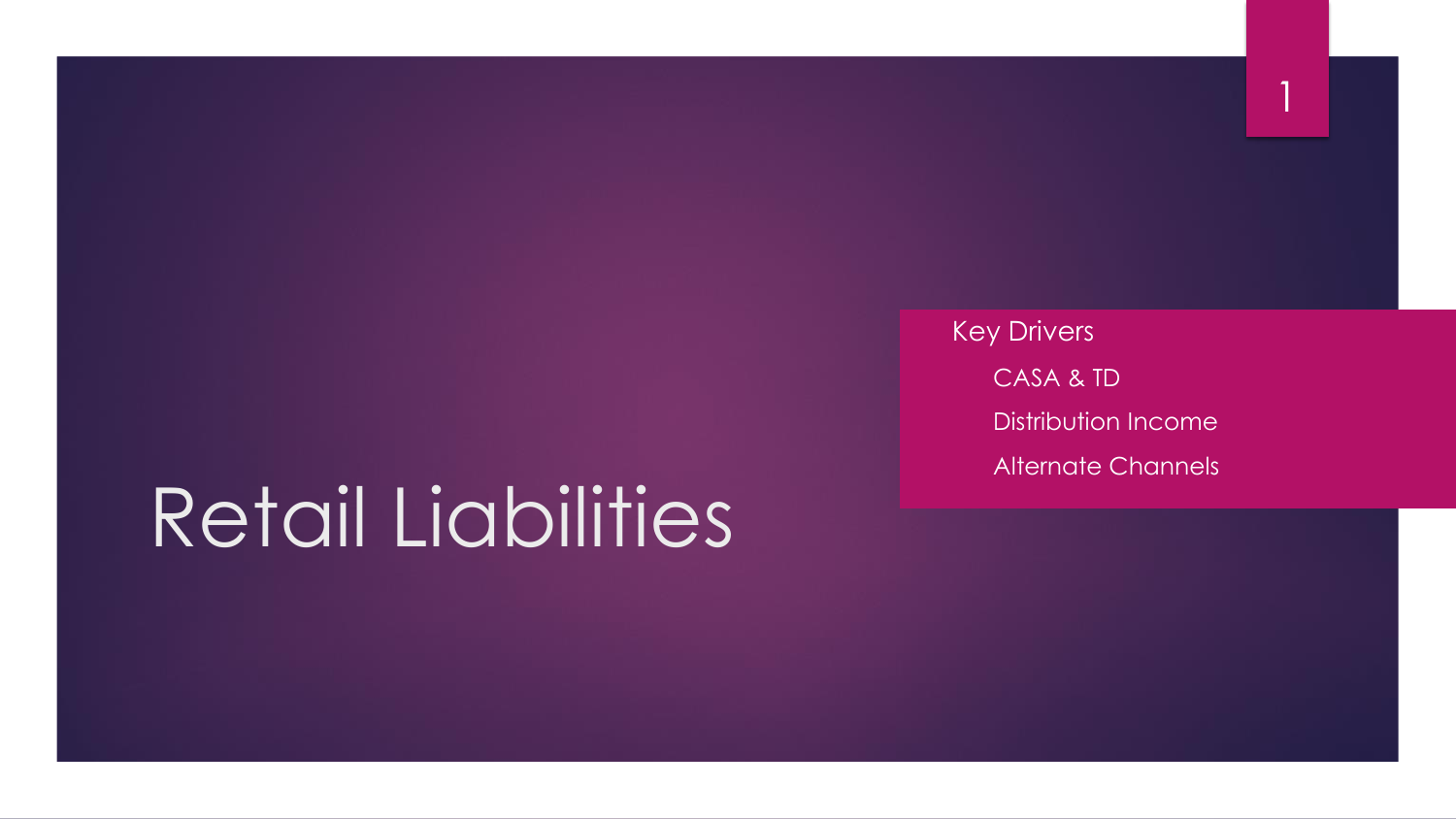### Strategic road map

#### Network & **Foundation**

- 375 Branches in 12 Months
- Leadership team hiring
- Visa & Rupay
- Distribution tie ups
- Loyalty program
- Tab Banking

### **Differentiated** products

- Affluent Products
	- Wings Savings Account
	- Wings Current Account
- Millennials
	- Selfe Savings
- Technology led
	- FastTag
	- Digital Wealth Management

#### Focus on **Profitability**

- 24/7 Store profitability
- Liability Fee income focus
- Relationship Banking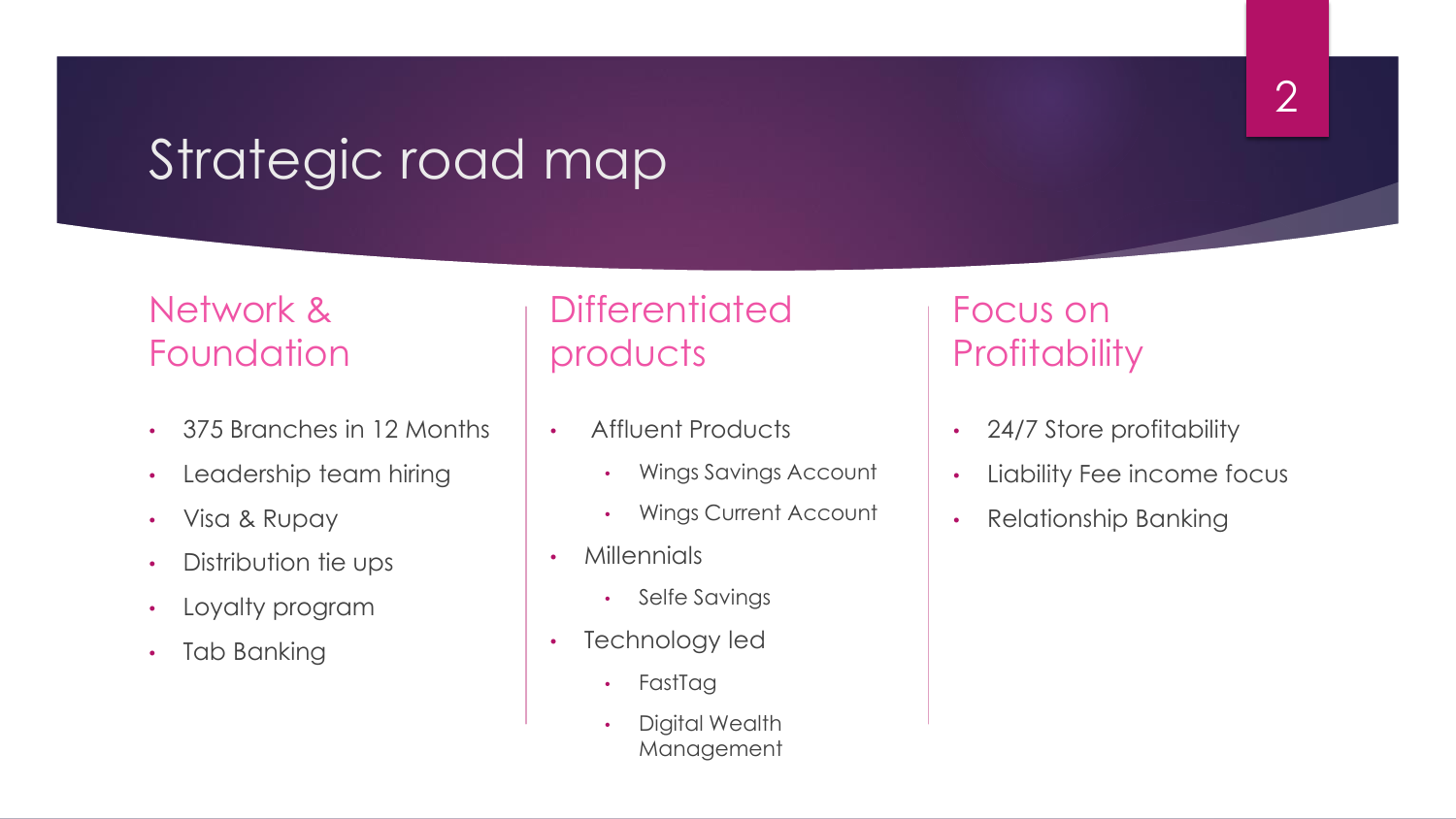#### Value Proposition

Best in class rates & product offerings for the Mass Affluent segment.

Mass Affluent : AMB  $50K - 5$  Lacs Higher Interest Rates Feature Rich Products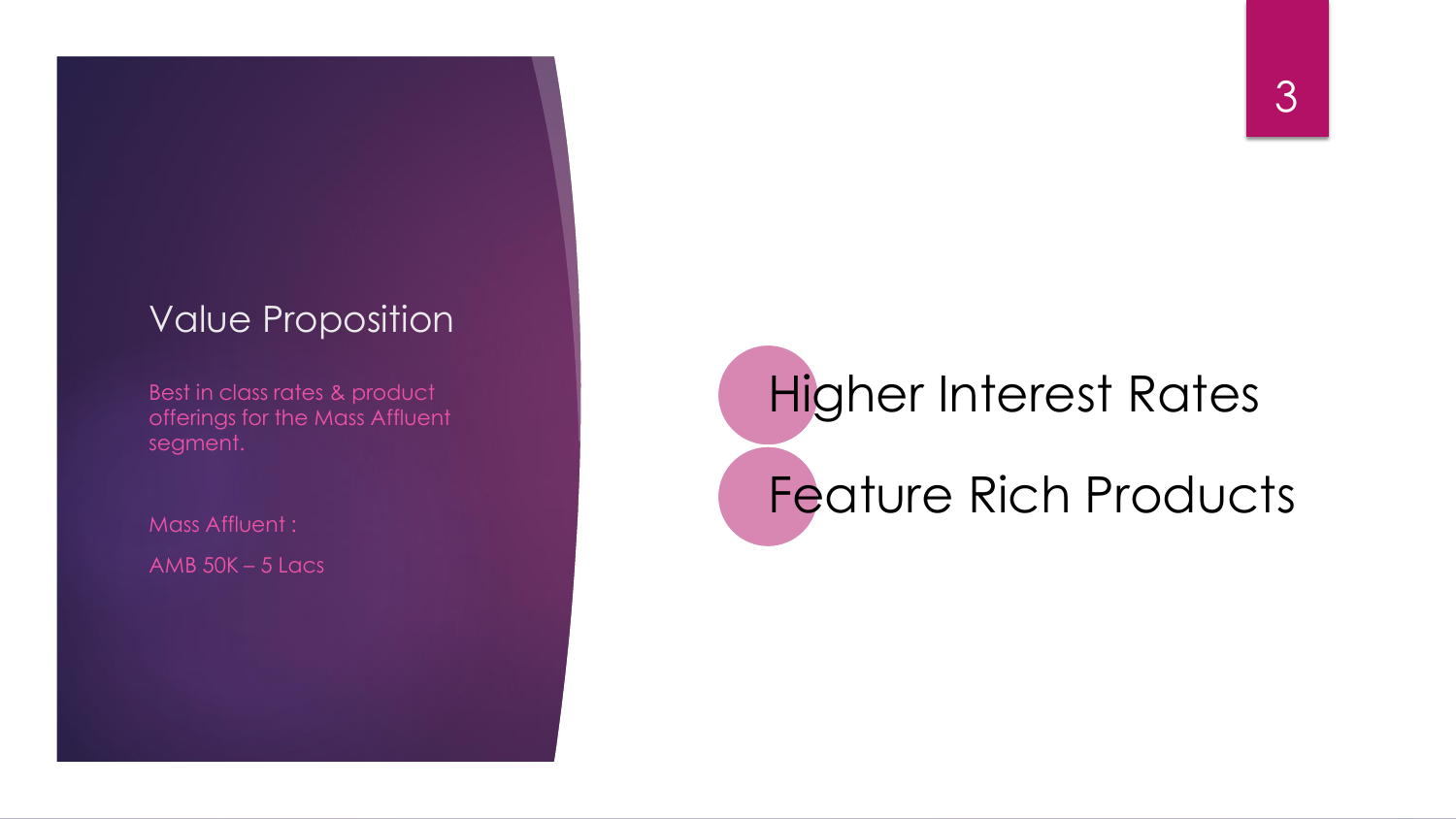### Journey so far



4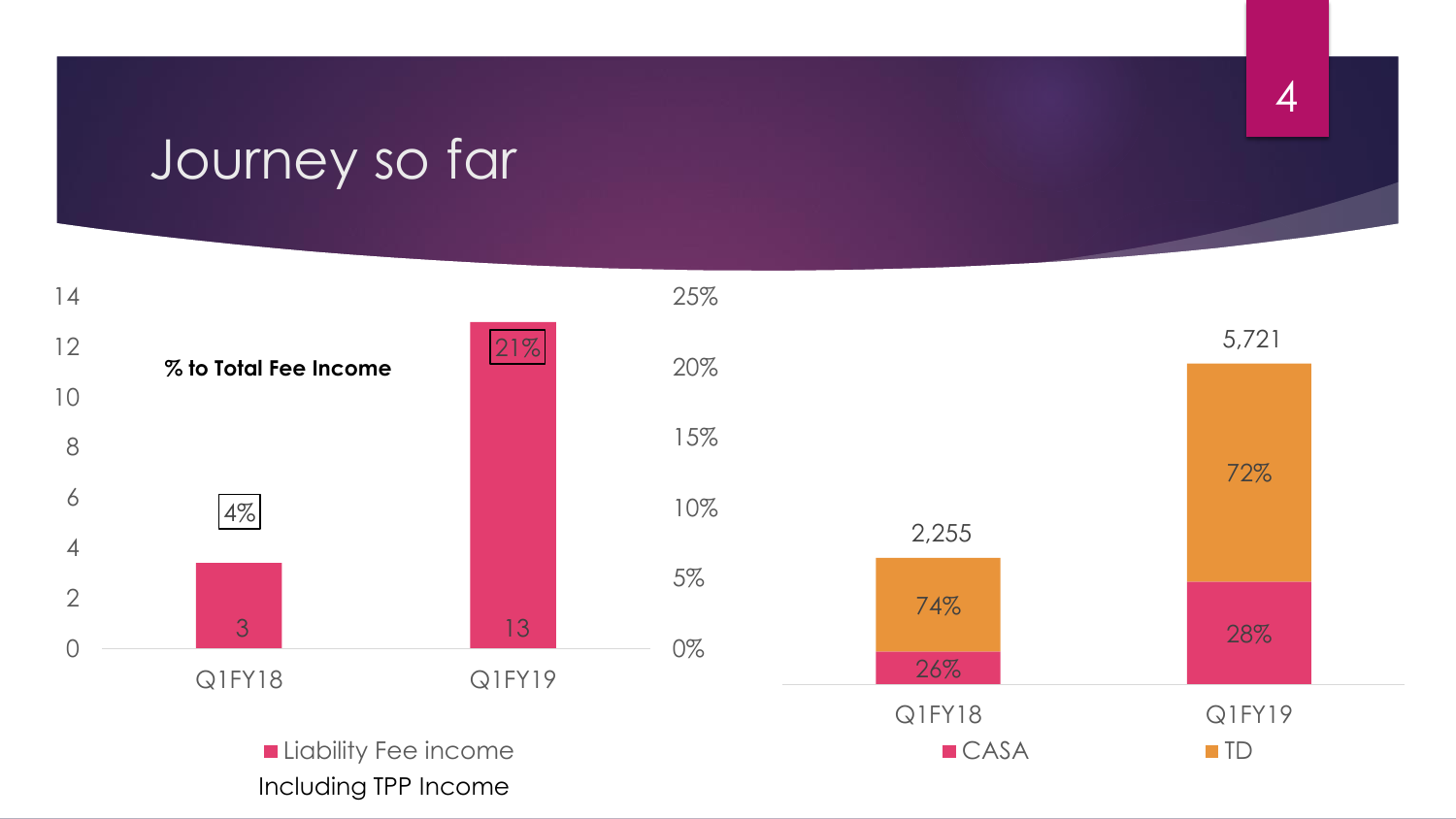### Franchisee gains momentum



5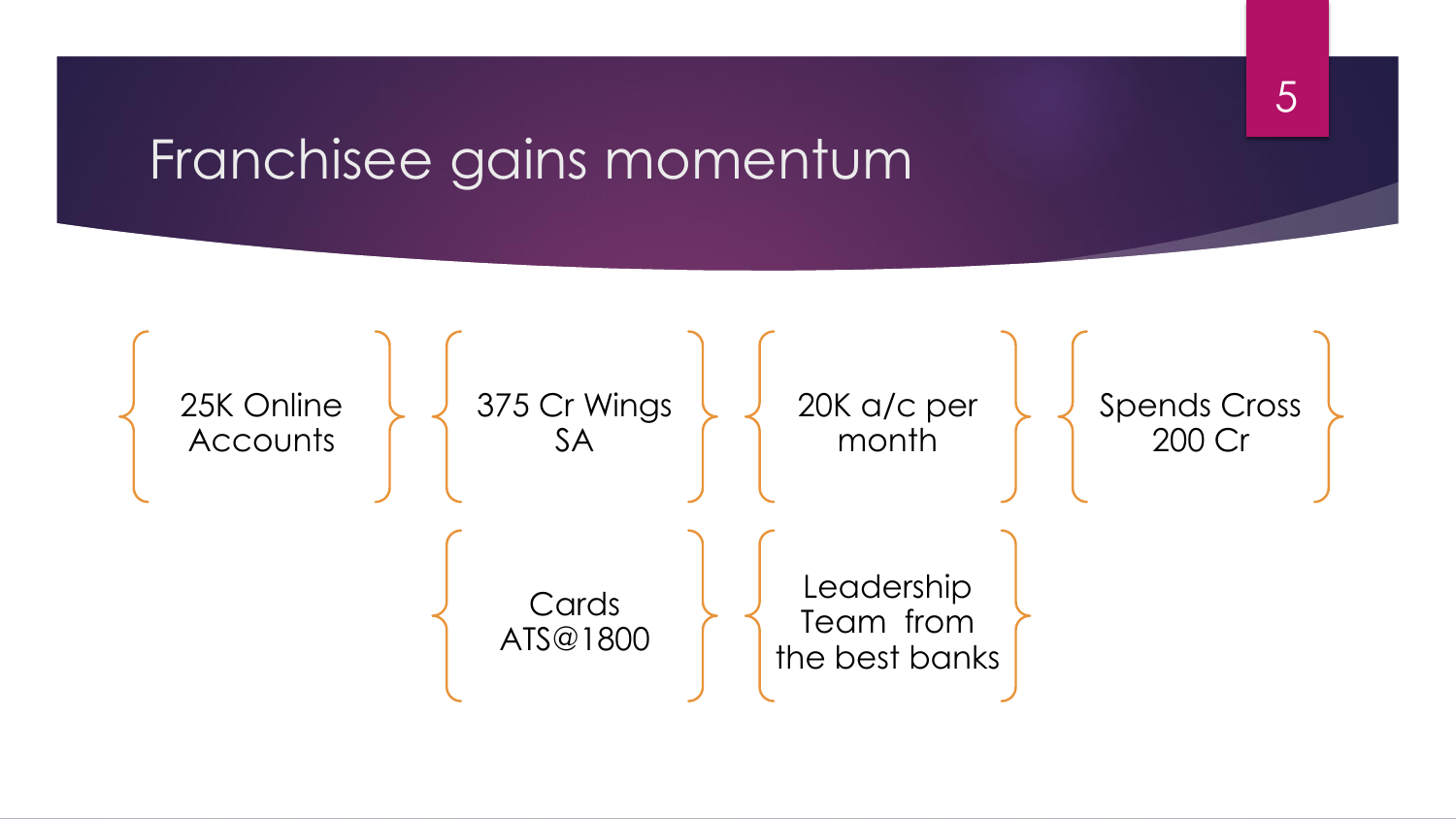### **Profitability** Milestones 1999 - SOOO Cr

**liabilities** 

Assumptions:-

50 Lacs p.a Branch opex

#### TD 3000 Cr CASA 100 Cr Fee Key Milestone to hit<br>standalone breakeven for the standalone breakeven for

#### **CASA Productivity per branch per month**

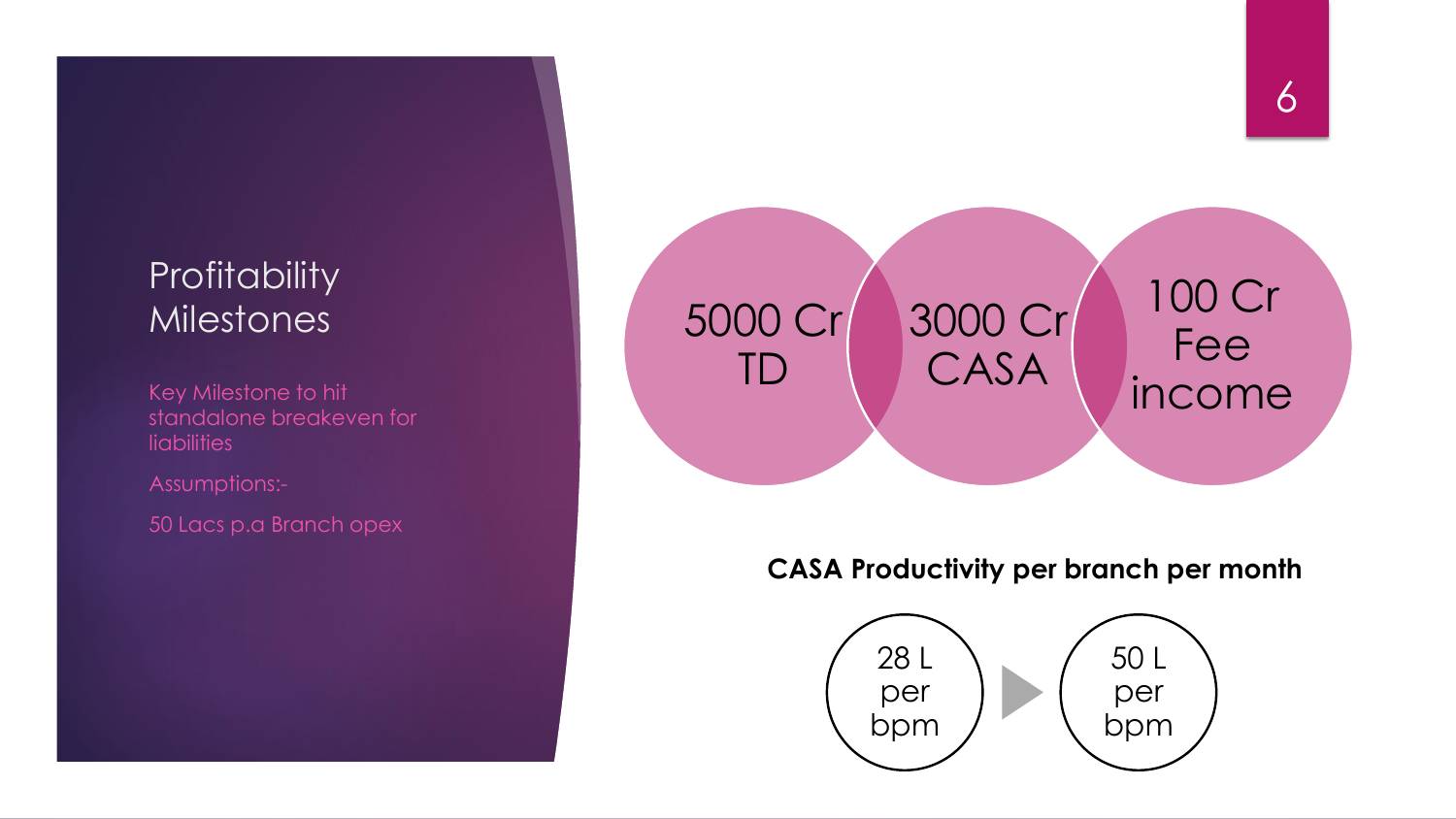### Building up CASA

### **Tech-Led Product Acquisition**

**01 02 03** Dedicated team to drive customer acquisition TAB based acquisition to increase productivity

## **Secondary to Primary**

Deepen customer balances through client engagement Đ **Asset Led CA**

> MSE loan offering to aid dedicated CA acquisition team

200 Dedicated CA Sales offers across 70 High potential CA Locations